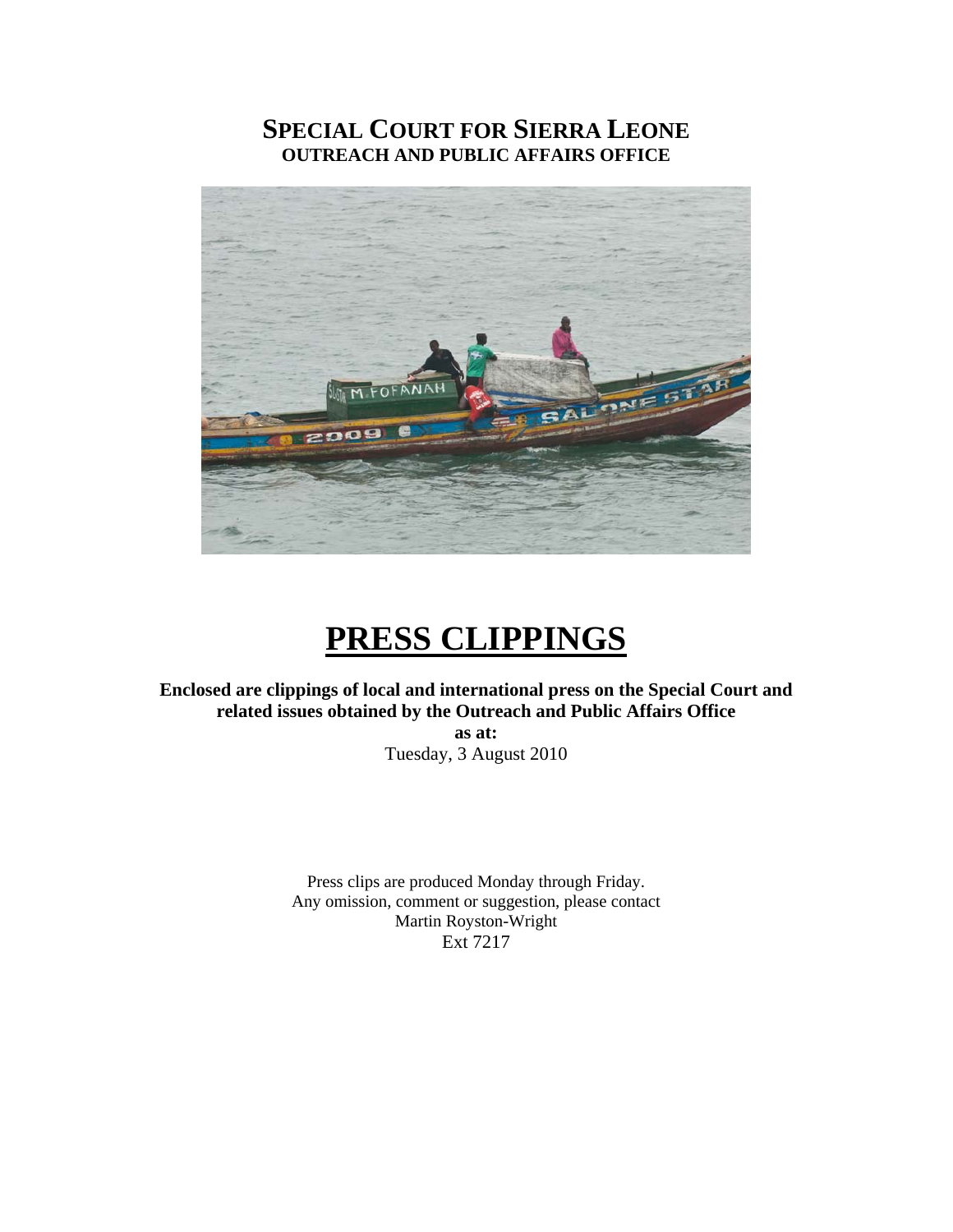| ٦ |   |         |  |
|---|---|---------|--|
|   |   | I<br>۰, |  |
|   | ٠ |         |  |
|   |   |         |  |
|   |   |         |  |

| <b>Local News</b>                                                                    |             |  |  |  |  |
|--------------------------------------------------------------------------------------|-------------|--|--|--|--|
| Yenga is a Threat to Salone Sovereign/ Concord Times                                 | Page 3      |  |  |  |  |
| <b>International News</b>                                                            |             |  |  |  |  |
| Charles Taylor's Lawyers Want to Delay Naomi Campbell's War Crimes / Telegraph.co.uk | Page 4      |  |  |  |  |
| Charles Taylor's War Crimes Trial / Telegraph                                        |             |  |  |  |  |
| Naomi Campbell to Testify in Blood Diamond Trial / AFP                               |             |  |  |  |  |
| UNMIL Public Information Office Media Summary / UNMIL                                |             |  |  |  |  |
| Rwanda Tribunal Sentences Former Governor to 25 years / Radio Netherlands Worldwide  | Page 16     |  |  |  |  |
| The Truth Commission / Mb.Com                                                        | Pages 17-18 |  |  |  |  |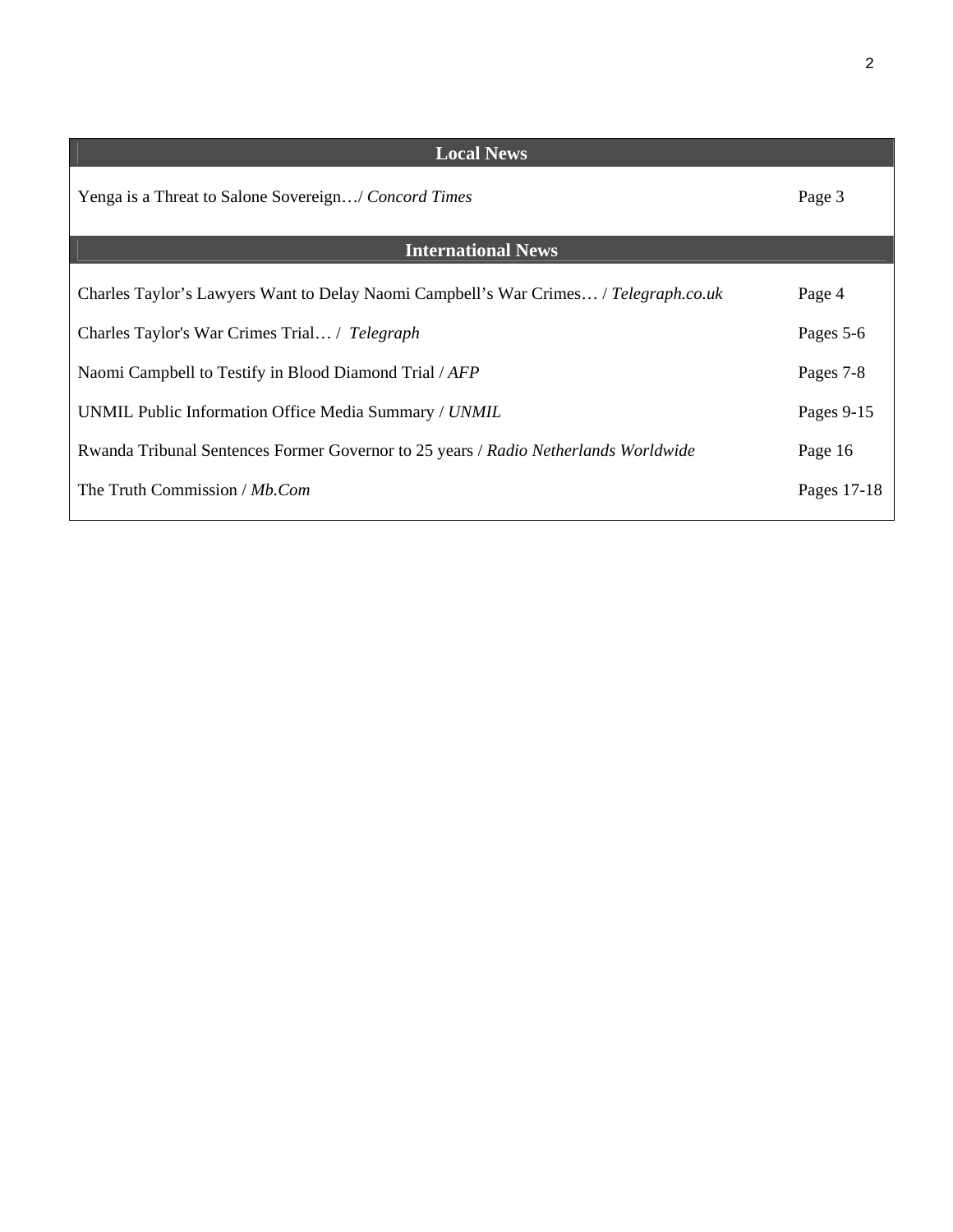# Concord Times Tuesday, 3 August 2010



urged government to take serious actions in addressing the longstanding disagreement between Sierra Leone and Guinea over the town of Yenga; a situation he said poses serious security threat to the

country's sovereignty under international laws Colonel I.M. Kamara,

who was addressing lawyers, human rights groups and members of the force at a three-day workshop on international humanitarian law organized by the Sierra Leone Institute of International Law in Freetown, said the maritime wing of the RSLAF has been strictly monitoring activities on the high seas where Guinean soldiers dressed in plain clothes most often attack Sierra Leonean traders and cart away their Contd page 3

# Yenga is a threat to Salone sovereign

From page 1 goods and personal belongings.

Kamara said Yenga was not the only territory occupied by Guineans but that a good number of towns and villages along the northern region of Sierra Leone have also been encroached upon. "Guinean soldiers always dressed in plain clothes but well armed most of-

ten attack our traders. and when our soldiers arrest them the Guinean government would file in an appeal that they are legitimate security forces," Colonel Kamara explained.

"I think it is time for the authorities at the top political level to address this situation once and for all. In fact the problem is not only limited to

Yenga, it has further be revealed that Guineans are rapidly extending their tentacles into the country through farming and the building of houses in our territories." The military legal adviser further urged the government of Sierra<sup>®</sup> Leone to make an official complaint to the International Court of Justice for proper adjudication...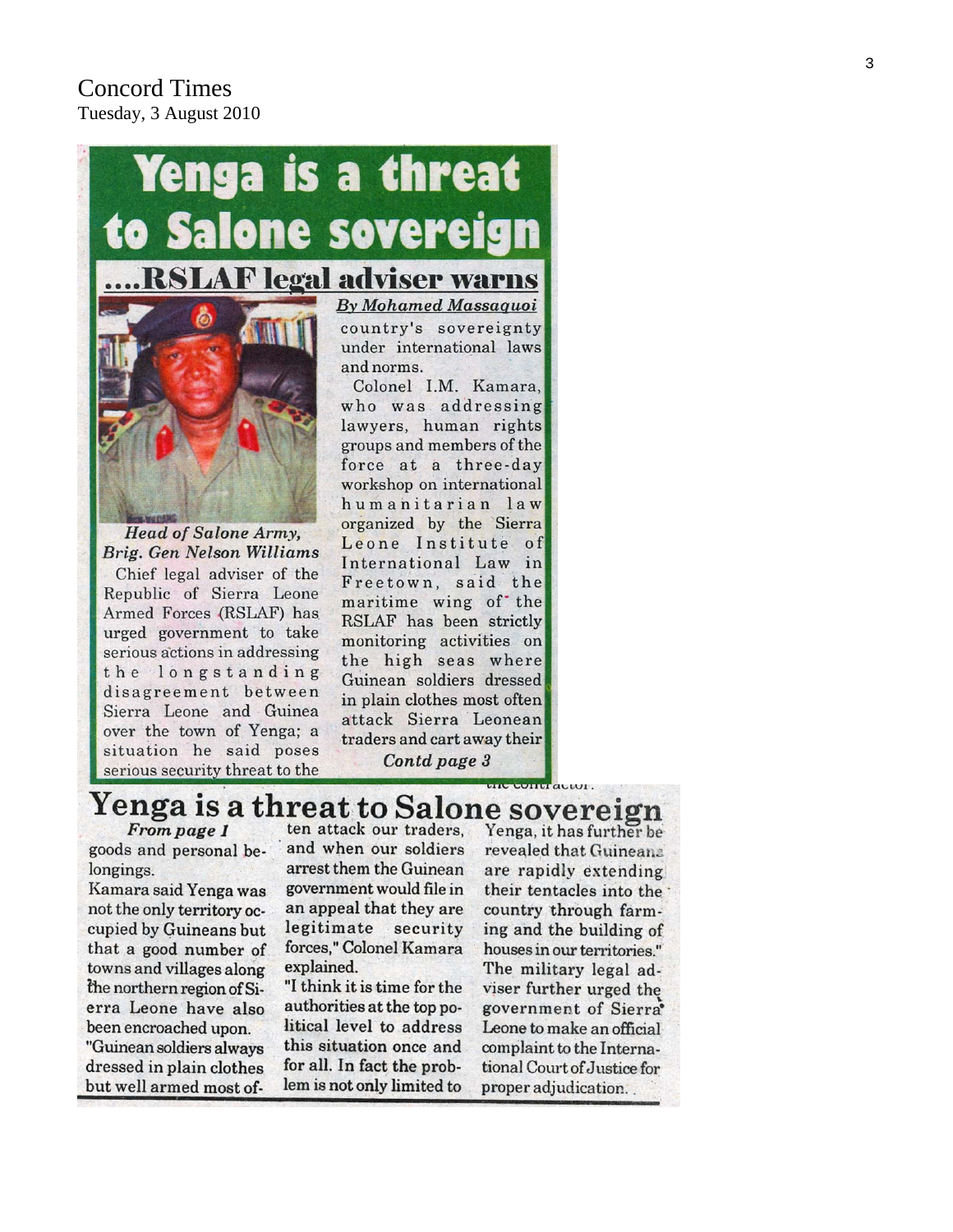# Telegraph.co.uk Monday, 2 August 2010

## **Charles Taylor's lawyers want to delay Naomi Campbell's war crimes testimony**

Lawyers for Liberian ex-president Charles Taylor want to delay the supermodel Naomi Campbell's testimony, due on Thursday, about a "blood diamond" he allegedly gave her, according to court papers.



Model Naomi Campbell Photo: James McCauley / Rex Features

Miss Campbell has been subpoenaed to appear in court Thursday after evading prosecution attempts to interview her about whether she received a rough diamond from Taylor after a dinner party in South Africa in 1997. Prosecutors say her testimony will support their contention that former [Liberia](http://www.telegraph.co.uk/news/worldnews/africaandindianocean/liberia/) leader Taylor lied when he testified that he never possessed so-called blood diamonds, those mined in a war zone where the proceeds finance an insurgency.

But, in his motion dated July 30 to the Special Court for Sierra Leone, defence lawyer Courtenay Griffiths said the prosecution has disclosed too little information for him to prepare his cross examination, violating Taylor's right to a free trial.

 Mr Griffiths claimed the prosecution was either withholding information it is obliged to disclose in advance, or that it is calling Miss Campbell to testify "entirely based on conjecture."

He said the model has publicly denied the story.

Prosecutors say the information came from actress Mia Farrow and Miss Campbell's former agent Carole White, who also are due to appear on the witness box. According to prosecutors, they say Taylor's men came to Campbell's room after a party hosted by then-President Nelson Mandela "with a gift of a rough diamond or diamonds."

Prosecutors say Miss Campbell has refused to talk to them, and is being forced to appear under a subpoena.

Taylor is accused of supporting rebels in Sierra Leone's 1991-2002 civil war, which claimed an estimated 500,000 victims of killings, systematic mutilation or other atrocities, with some of the worst crimes committed by child soldiers who were drugged to desensitise them. Taylor's trial in The Hague began in January 2008.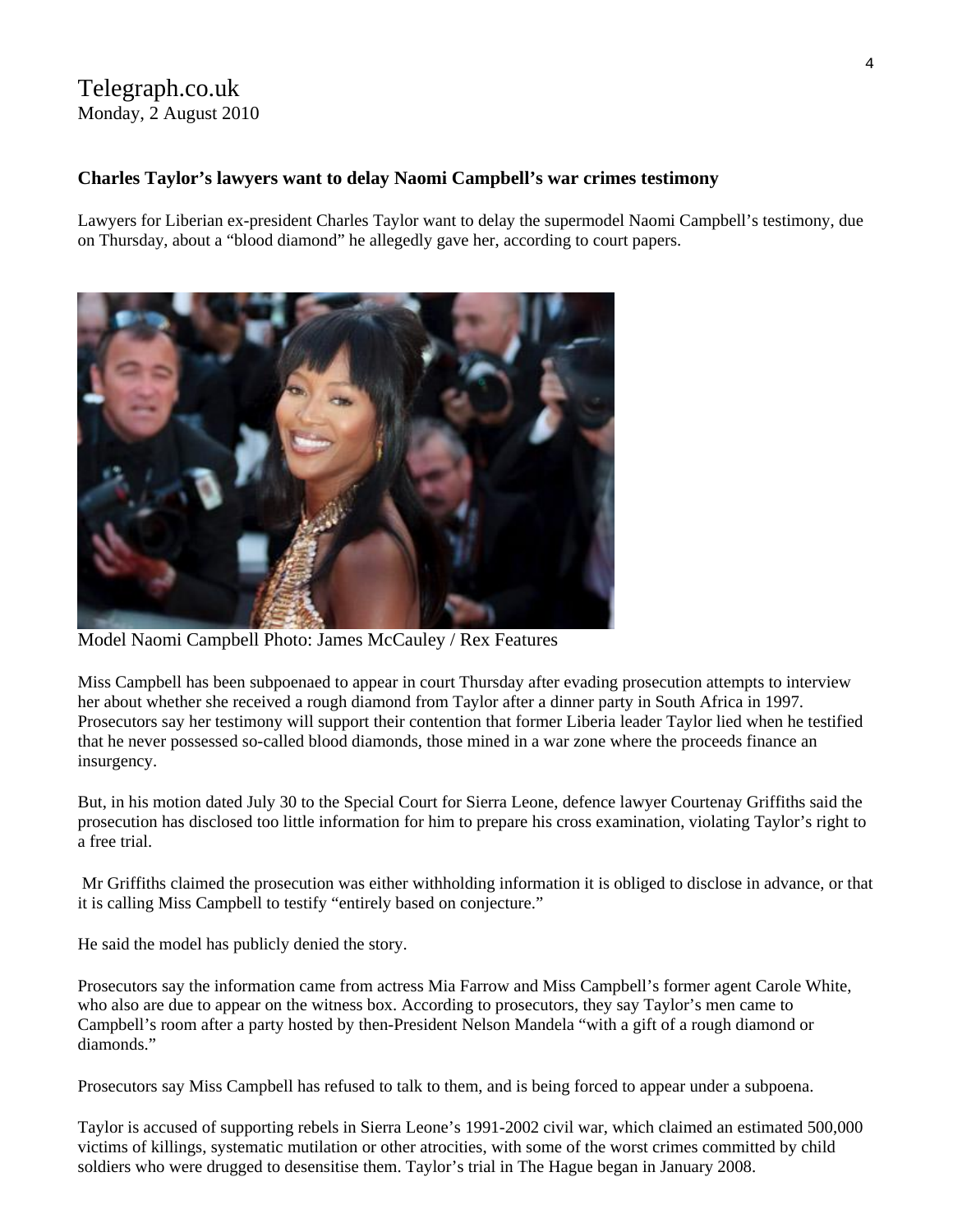# Telegraph Tuesday, 3 August 2010

# **Charles Taylor's warcrimes trial: factfile**

Blood diamonds are at the heart of the trial of Liberia's ex-president Charles Taylor in the Special Court for Sierra Leone.



Former Liberian President Charles Taylor Photo: AP

# **The accused:**

Charles Ghankay Taylor, 62, was the president of [Liberia](http://www.telegraph.co.uk/news/worldnews/africaandindianocean/liberia/) from 1997 to 2003.

 He is accused of arming neighbouring Sierra Leone's Revolutionary United Front (RUF) rebels in exchange for "blood diamonds" - so called for being mined in rebel-held regions of Africa and sold to fund warfare.

The RUF is blamed for mutilating thousands of civilians who had their hands and arms severed in one of the most brutal wars in modern history, which claimed some 120,000 lives from 1991 to 2001.

Taylor has pleaded not guilty to 11 counts of war crimes and crimes against humanity for murder, rape, conscripting child soldiers, enslavement and pillaging.

The first African leader to be tried before an international tribunal, he was arrested in Nigeria in March 2006 - three years after he was overthrown in a rebellion.

# **The trial:**

The trial started in earnest in The Hague in January 2008 after the UN agreed that Taylor be moved from Freetown for fear that his presence in Sierra Leone could destabilise the region.

The prosecution called its 91st and final witness in January 2009. Taylor took the stand in his own defence in July last year.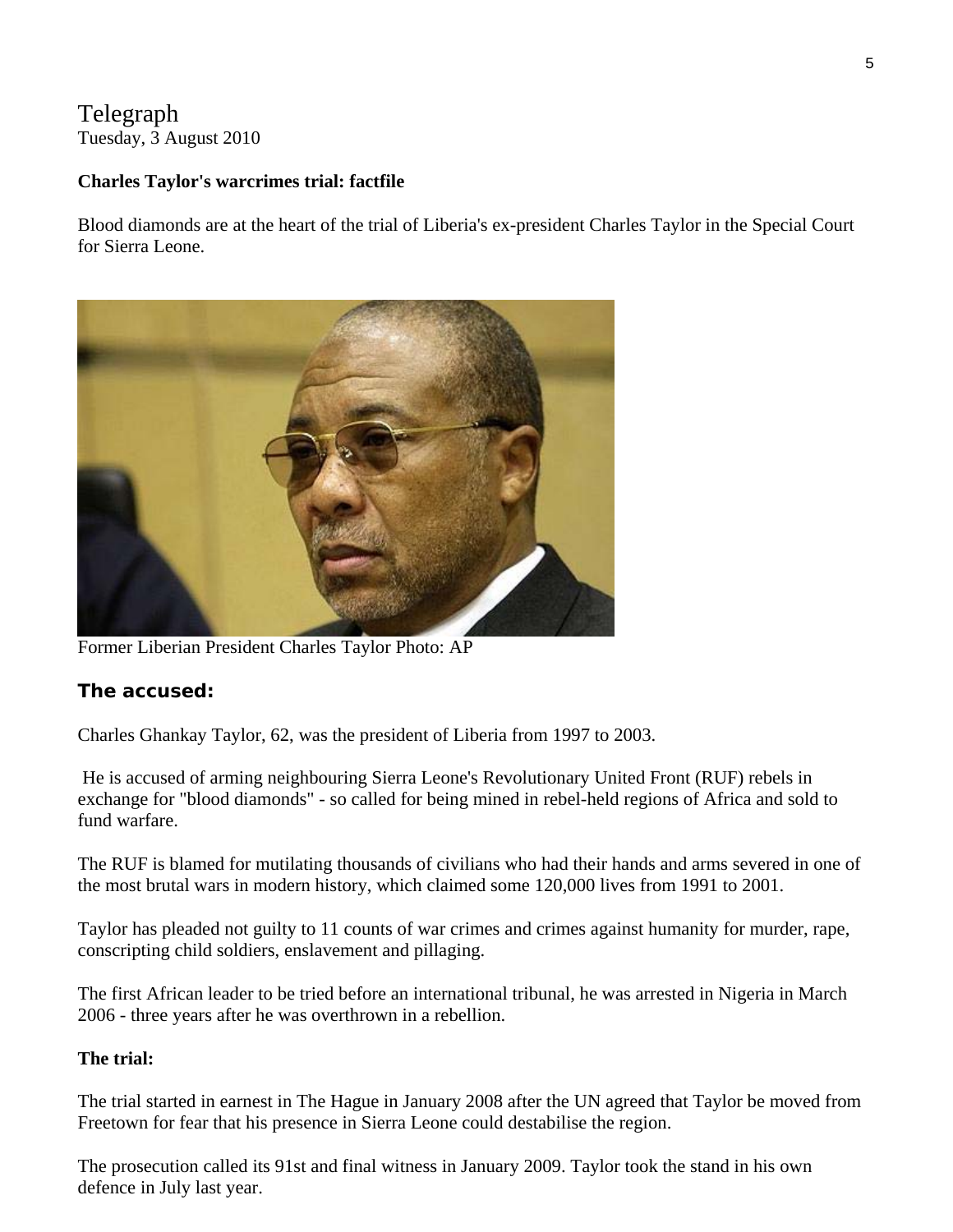In June, the court authorised the prosecution to call supermodel Naomi Campbell about an uncut diamond she allegedly received from Taylor after a dinner hosted by South African president Nelson Mandela in 1997.

# **The diamonds:**

The prosecution claims that Taylor wanted "to take political and physical control of Sierra Leone in order to exploit its abundant natural resources ... diamonds".

He allegedly took diamonds he had received from Sierra Leone rebels on a trip to South Africa "to sell ... or exchange them for weapons".

While there, he met Campbell at the Mandela dinner and sent men with a rough diamond to her bedroom that night, according to prosecutors.

The model's evidence would "contradict (Taylor's) testimony that he has never been in possession of rough diamonds," the prosecution says.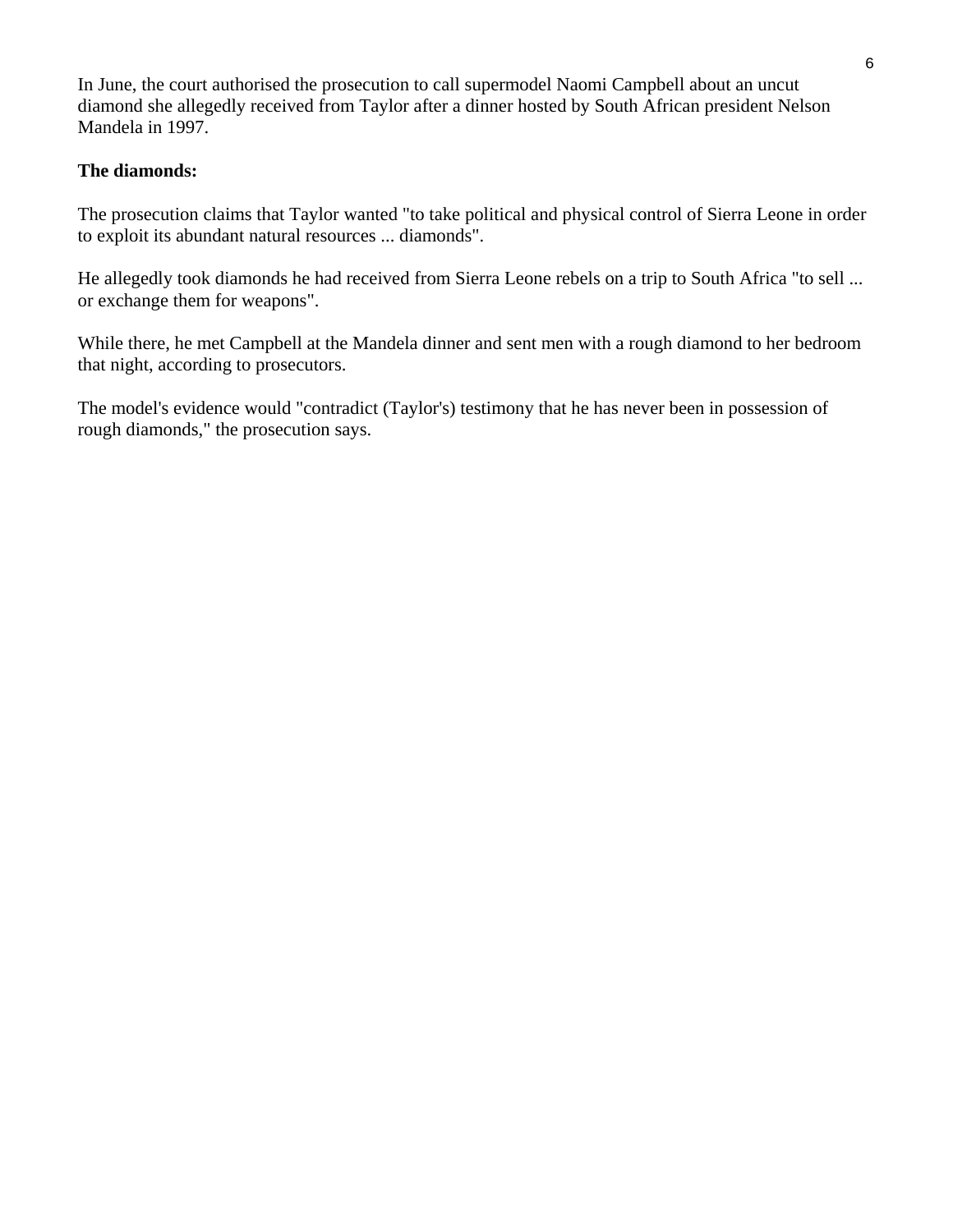# **Naomi Campbell to testify in blood diamond trial**

By Mariette le Roux (AFP)

THE HAGUE — The spotlight in Charles Taylor's war crimes trial shifts Thursday to supermodel Naomi Campbell when she testifies about an uncut diamond he allegedly sent to her room after they met at a 1997 dinner.

Prosecutors say the feisty model's evidence will disprove the former Liberian president's claim that he never possessed rough diamonds, but Taylor's lawyer says it is "nothing but a cheap publicity stunt".

"Already the public gallery, we are told, is packed out. It has never been the case throughout the proceedings," defence lawyer Courtenay Griffiths told AFP.

"It (the media attention) will bring to the public mind again all the negative things said about Charles Taylor over the years," he claimed of the prosecution's motive.

Taylor's defence has applied to the Special Court for Sierra Leone for a last-minute delay of 40-year-old Campbell's testimony, saying they had not been given a summary of her evidence and could not prepare a response.

A decision may only be given on the day of the scheduled hearing.

Prosecutors claim that Taylor, 62, had men deliver a so-called "blood diamond" to Campbell's room after he met the model at a celebrity dinner hosted by then South African president Nelson Mandela in 1997.

It is relevant because Taylor, accused of seeking to "take political and physical control of Sierra Leone in order to exploit its abundant natural resources ... diamonds", has denied ever dealing in or possessing rough diamonds.

"Ms Campbell is a material witness ... as it was to her that the accused chose to give the diamond he supposedly did not have," a prosecution filing states.

Campbell's former agent Carole White and actress Mia Farrow, who both attended the dinner, are to testify about the late-night gift next Monday.

White claims she was present when the diamond was delivered, while Farrow says Campbell told her about it the next morning over breakfast.

Campbell herself has refused to talk to prosecutors, citing fears for her family's safety, which prompted them to get a court subpoena for her testimony.

A spokesman for the court said more than 200 journalists from around the world had sought accreditation for Thursday's hearing.

Some will be disappointed, with only 40 seats available in the public gallery of the courtroom and 36 in the media centre.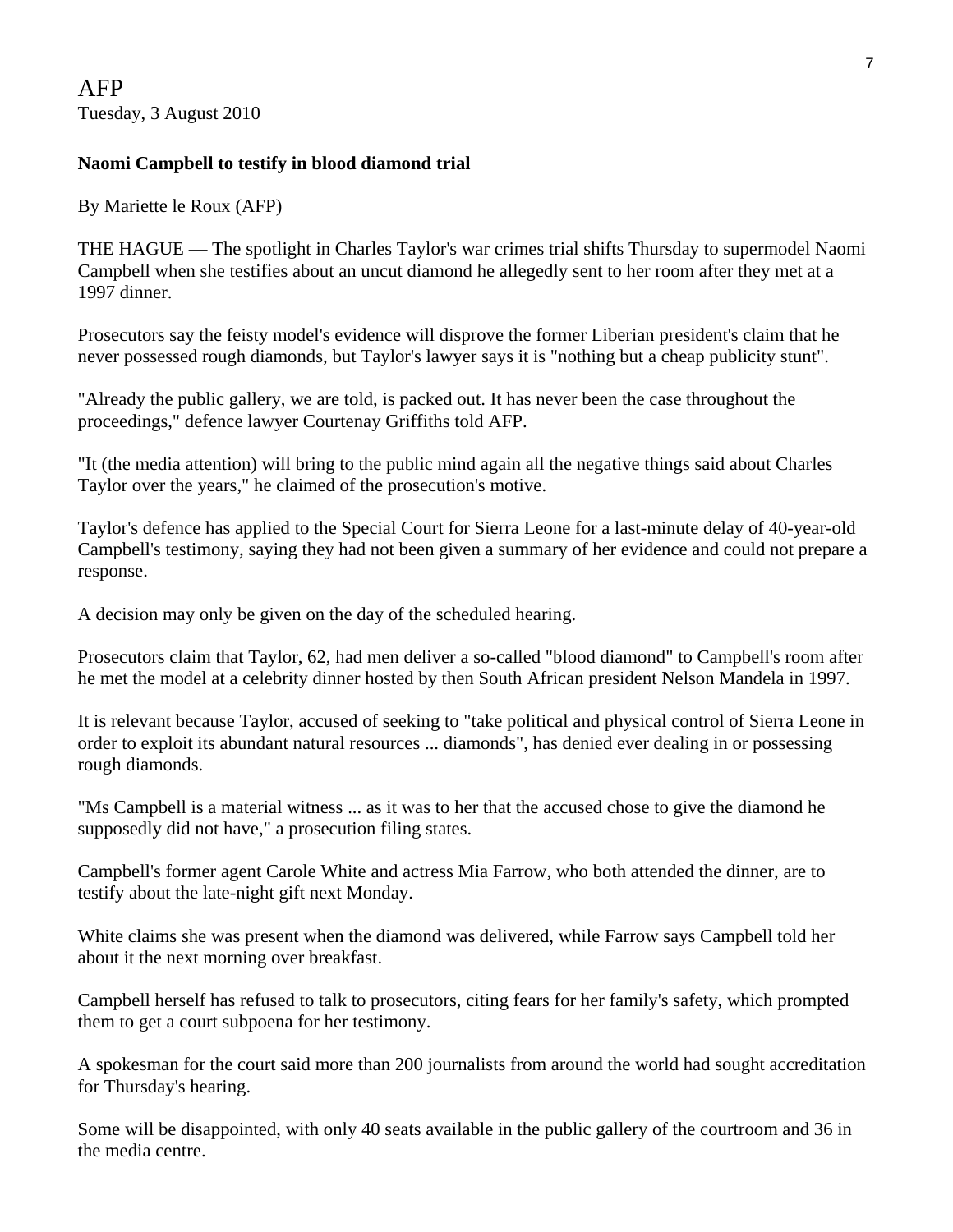Taylor has been on trial in The Hague since 2008 on 11 counts of war crimes and crimes against humanity for his alleged role in the 1991-2001 civil war in Sierra Leone -- accused of arming rebels in return for illegally mined diamonds.

Campbell's testimony, due to open at 9:00 am (0700 GMT) on Thursday, should take "one to two hours", prosecutor Brenda Hollis told AFP, adding that investigators still had "no statements" from the model.

Added Griffiths: "We can't see that her evidence has any relevance whatsoever.

"She has made two public statements to the effect that she has not received any diamond from Mr Taylor whatsoever. This does not support the case they are trying to make.

"He (Taylor) denies having given her any diamonds."

Campbell's lawyer Gideon Benaim stressed that "Naomi has not done anything wrong".

"She is a witness and not on trial herself. Whilst she would rather not be involved in this case at all, she will nevertheless attend to assist the court as requested," he told AFP in a written response to questions."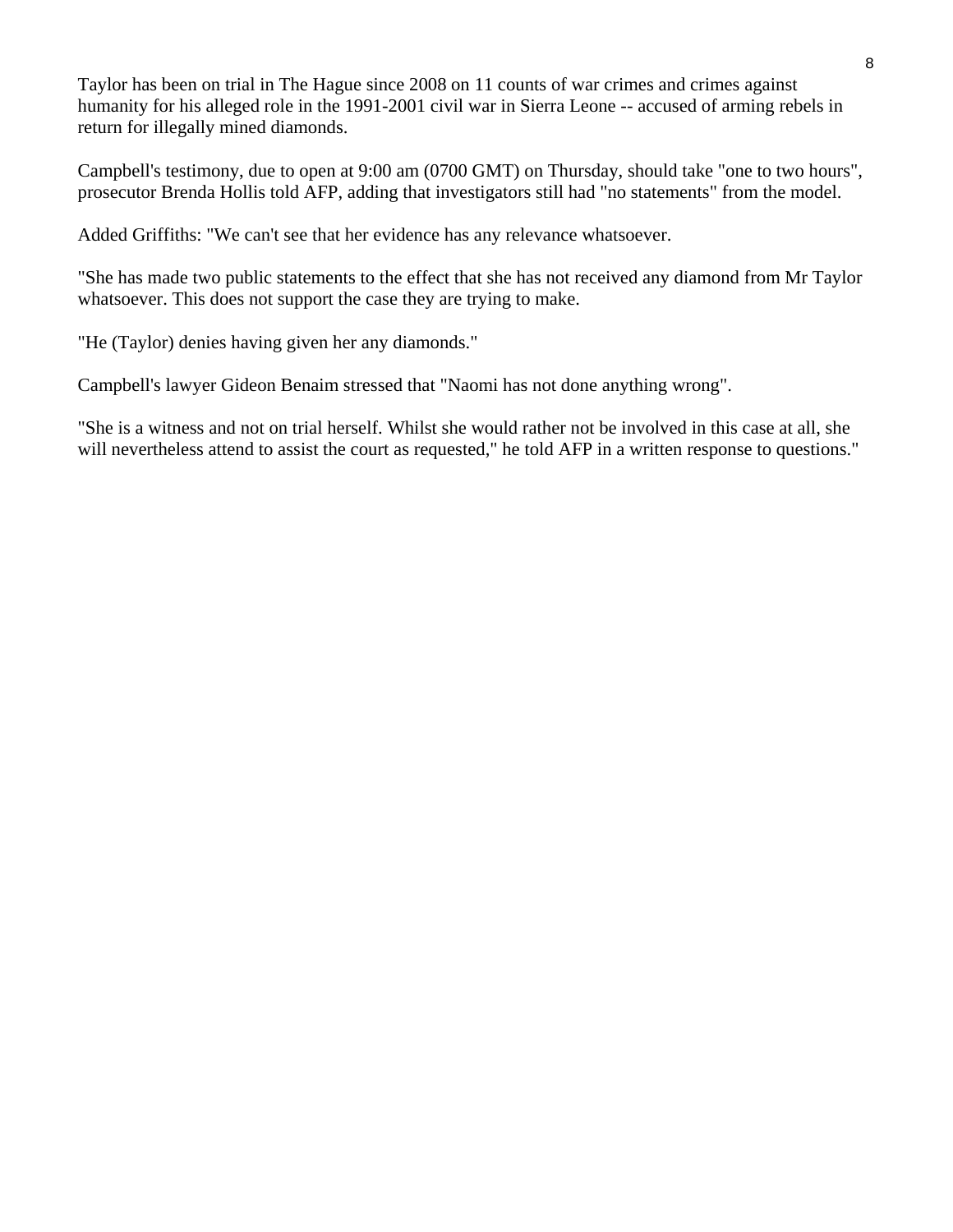

United Nations Mission in Liberia (UNMIL)

# **UNMIL Public Information Office Media Summary 2 August 2010**

*[The media summaries and press clips do not necessarily represent the views of UNMIL.]* 

# **UN News in Liberia**

#### **UNMIL**

#### **UNMIL and partners committed to building confidence in Liberian justice system, says UN Deputy Envoy**  [Public Agenda, New Vision, Liberia Journal]

- UN Deputy Envoy Henrietta Mensa-Bonsu has extolled Rwandan police officers serving with the UN Mission in Liberia (UNMIL) for their high degree of professionalism and discipline during the discharge of their duties.
- These qualities, Ms. Mensa-Bonsu noted, have been useful in strengthening the capacity and skills of Liberia National Police (LNP).
- She made these remarks when she awarded UN peacekeeping medals to these UNMIL Rwandan police officers for their contribution to peace and stability in Liberia.
- On the need to further consolidate the rule of law and justice system, the Deputy Special Representative of the Secretary-General (DSRSG) for the Rule of Law said these sectors remain the corner stone for peace and security in Liberia.
- "Although some challenges still remain, these challenges are surmountable, and we shall overcome them gradually."
- Ms. Mensa-Bonsu pledged UNMIL's and its national and international partners' commitment to strengthening the Liberian Police component to build public confidence in the justice system and to encourage people to be law-abiding citizens.
- She expressed confidence that, "a strong and functioning police force will help to ensure peace and security in Liberia."

#### **Other UN News**

## **Star Radio** *(News monitored today at 09:00 am)*

## **UNFPA Ends Training for Journalists in Fistula Reporting**

- There are increasing calls for mass media reportage on fistula in Liberia.
- The calls were made at the end of a two-day workshop for 15 Liberian journalists trained in fistula reporting.
- The United Nations Population Fund-Liberia Fistula Programme organized the training on obstetric fistula.
- Fistula is an abnormal connection between two human organs leading to continuous leakage while obstetric fistula concerns child delivery.
- UNFPA Assistant Resident Representative Philderald Pratt said it is important for journalists to report on fistula in an effort to spread the campaign.
- The Programme Director of the Liberia Fistula Project, Dr. John Mulbah said increased media reportage of the condition would help reduce the cases.
- Meanwhile, University of Liberia Mass Communications Professor James Wolo said the media must get involved in fistula reporting to provide awareness about the condition.

# **Local News on Liberian Issues**

#### **New Appointments in Government**

[Liberian Express, Daily Observer, New Democrat, The News, New Vision, Liberia Journal]

• President Ellen Johnson Sirleaf has made new appointments in Government, subject, where applicable to confirmation by the Honorable Liberian Senate.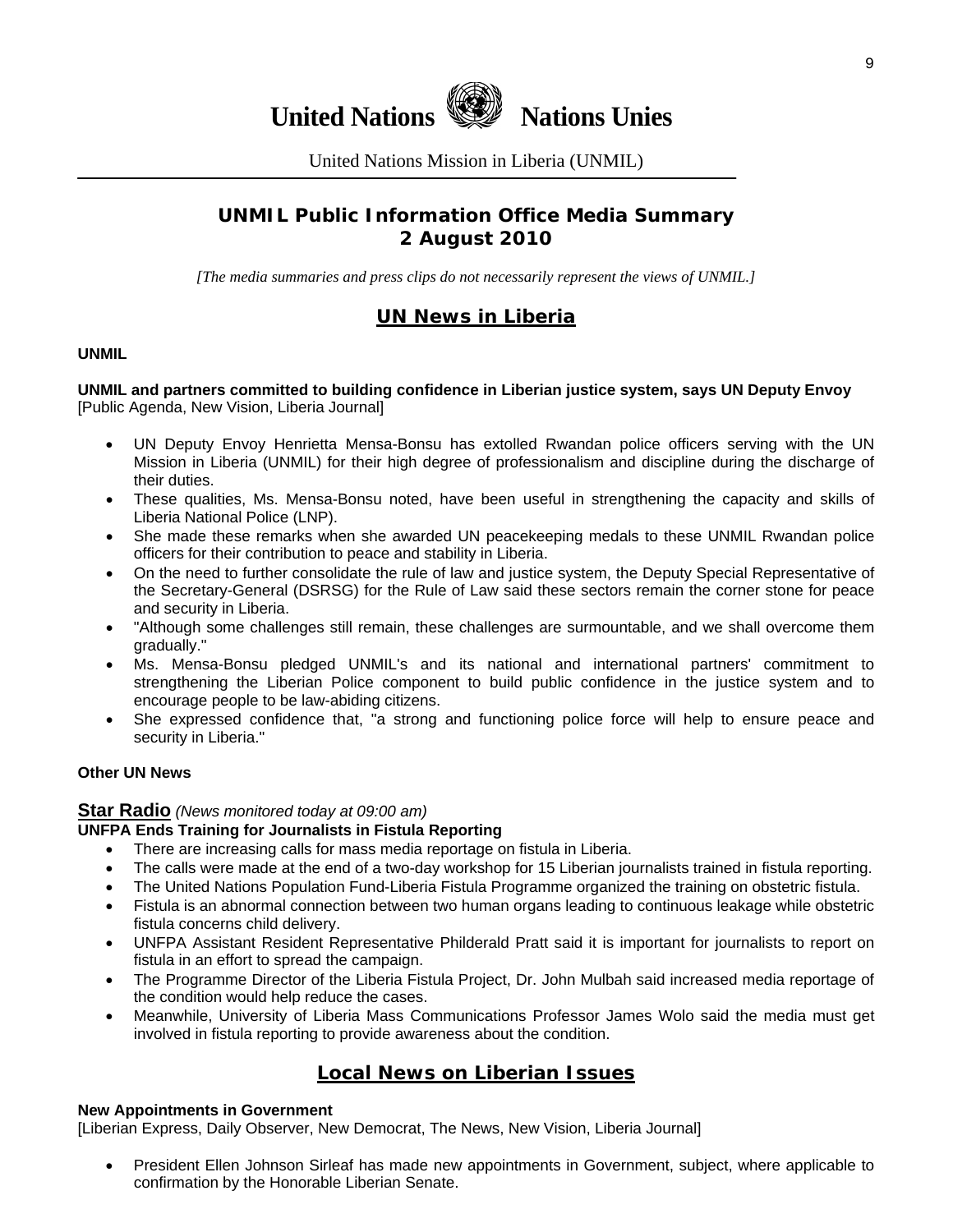- Those appointed are Morris Dukuly, Consultant & Liaison to the National Legislature; Omega Sawyer, Larkayta Township Commissioner, Margibi County; A. Mombo Trueh, Jloh Statutory District Superintendent, Grand Kru County; and Tiklo-Nah Jebor, Jloh Statutory District Development Superintendent, Grand Kru County.
- Others appointed are James Tappeh, Senjeh District Commissioner, Bomi County; Joseph Kemokai, Suehn Mecca Statutory Distrcit Superintendent, Bomi County; Abraham Barvo, Relieving Commissioner, Bomi County and Abraham Boima Hogkin, Klay Township Commissioner, Bomi County.
- The rest are Magdaline H. Fahnbulleh, Tewor District Commissioner, Grand Cape Mount County; Kaison Kiadii, Garwula District Commissioner, Grand Cape Mount County; Lawrence Brown, Porkpaa District Commissioner, Grand Cape Mount County; Morris Kawah, Kongo Mano River Township Commissioner, Grand Cape Mount County; James G. Kiazolu, Acting Mayor of Robertsport, Grand Cape Mount County and Roland Duo, Coordinator, Special Projects, Office of the National Security Advisor.

## **Vice President Boakai Launches the Completion of New Health Ministry**

[Daily Observer, New Democrat, The News, In Profile Daily]

- Vice President Joseph Boakai has formally launched the completion of the new Health Ministry on Tubman Boulevard.
- The Chinese government has agreed to complete the building.
- The new Health Ministry was abandoned in the 1990s by the Chinese government after the late President Samuel K. Doe turned to recognize Taiwan rather than following the one-China Policy.
- The Chinese Embassy in Liberia said China has agreed to complete the work after many appeals from President Ellen Johnson Sirleaf and in continuation of the demonstration of true partnership between Liberia and the China.
- Chinese Ambassador Zhou Yuxioa said the renovation work will be done at a cost of US\$ 4 million.
- The project is expected to be completed within a year's time.

## **House Deputy Speaker's Indictment Withdrawn?**

[Liberian Express, New Democrat, Liberia Journal]

- Government has reportedly withdrawn its indictment against House Deputy Speaker Tokpa Mulbah.
- According to state sources, the action was sparked by procedural errors.
- It is not clear who is to be blamed for the alleged error.
- Sources said the indictment was drawn up but prosecution did not pray for a writ for service of the legal instrument.
- When an indictment is drawn up against an accused, the sources said, the writ of arrest is served with the knowledge of the prosecution.
- Sources close to the prosecution said state lawyers were surprised that the accused even filed a bond when they had not asked the court to serve the indictment on him.

## **Finance Minister on Transparency Measures**

[Liberian Express, The Analyst, In Profile Daily]

- Finance Minister Augustine Ngafuan says government has put in place adequate measures to ensure transparency in all sectors of the Liberian society.
- Minister Ngafuan said under the Public Financial Management Act of 2009 the issue of transparency is highly focused.
- He noted that the law requires that copy of agreement between government entities and donors be submitted to the Ministers of Finance and Planning with in seven days.
- The Finance Minister spoke at a one-day Aid Management workshop at the Samuel K. Doe Sports Complex in Paynesville.

## **PUL Ends Media Roundtable, Adopts New Code of Conduct**

[Liberian Express, The Informer, The Monitor, The New republic, In Profile Daily, New Vision, Liberia Journal]

- A two-day media and editors meeting with the objective to formulate guidelines for elections coverage for journalists ended Saturday in Monrovia with the adoption of a new code of conduct.
- The twelve-count code consists of high ethical standards to guide journalists and media entities covering the 2011 General and Presidential Elections.
- The roundtable were held under the auspices of the National Elections Commission (NEC) and the Press Union of Liberia (PUL) with funding from the International Foundation for Electoral System (IFES under the theme "Promoting Free and Fair Elections through Professional Reporting ".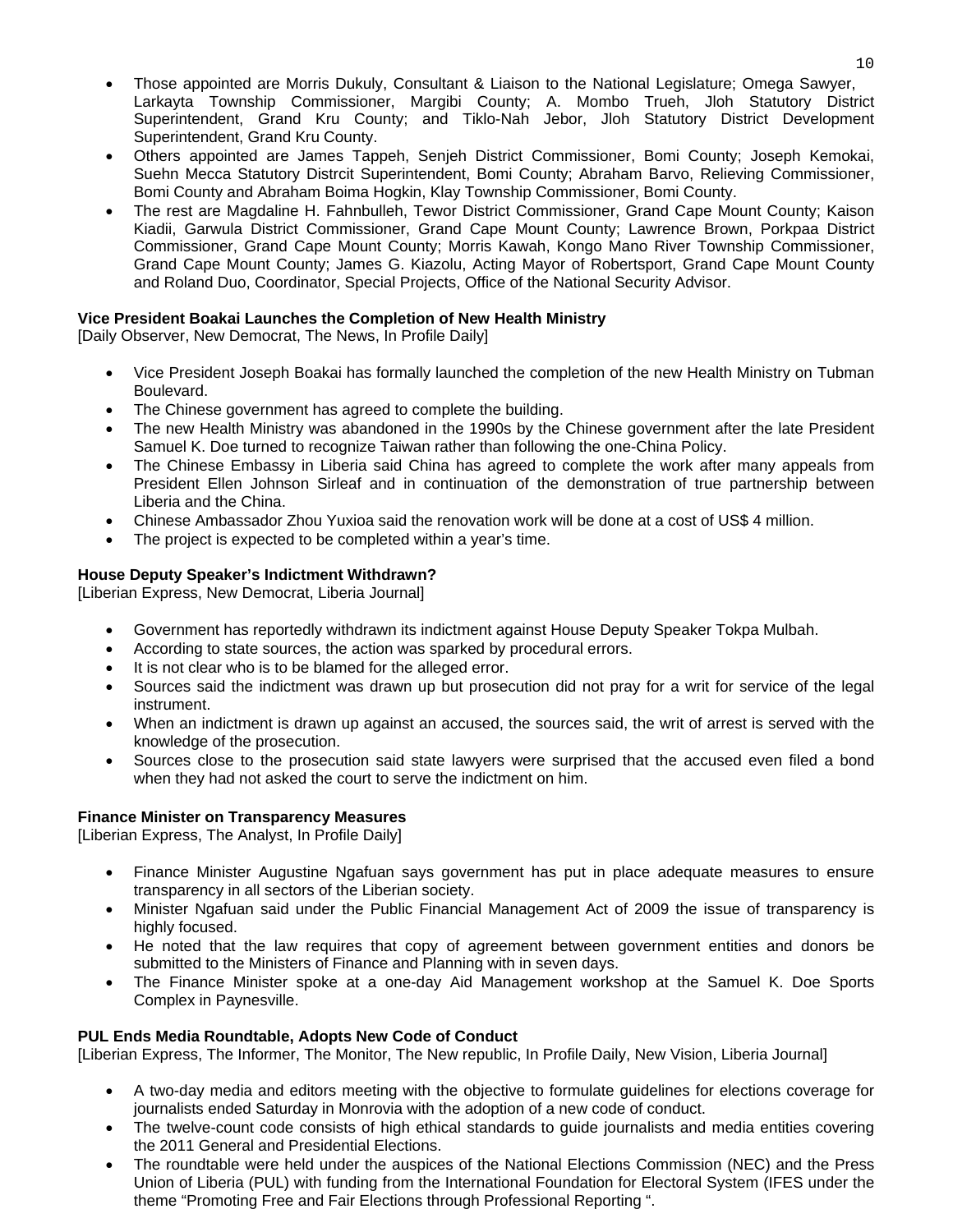• At the close of the program, a senior NEC Public Affairs Officer Nathan Mulbah commended the media for the cardinal role it plays in promoting free and fair elections in Liberia.

## **Star Radio** *(News monitored today at 09:00 am)*

## **Senate President Pro-tempore Allays Fears Over FOI Bill**

- Senate President Pro-tempore Cletus Wotorson says there is no need for government officials to fear the proposed Freedom of Information (FOI) Act.
- Senator Wotorson said government officials must not get afraid of the FOI bill because certain classified information will not be revealed.
- According to him, the FOI bill will come with a level of responsibility if enacted.
- The Senate President Pro-tempore made the statement when the bill was forwarded to the Senate by the House of Representatives.
- The House of Representatives a week ago passed the draft FOI Act after two years of scrutiny.
- The FOI bill is intended to ensure unhindered access to public documents with the exclusion of issues relating to national security threat and certain trade deals.

## **House Deputy Speaker's Indictment Withdrawn?**

## **Finance Minister on Transparency Measures**

#### **Whistleblower Writes President Sirleaf on Uranium**

- A whistleblower has written an open letter to President Ellen Johnson Sirleaf for what he considers the existence if uranium in Liberia.
- Hemion Freeman claimed that the mineral can be found in Grand Cape Mount, Sinoe and Bong Counties.
- According to him uranium is being illegally extracted from the country by some mining companies under the disguise of exploring gold and iron ore.
- The Liberian whistleblower recalled how in the late 1980s his alarm led to the arrest of two Americans who illegally extracted uranium from Liberia.
- He said the regime of former President Samuel K. Doe arrested the Americans with 100 pounds of uranium while they were en route to the US.

## **Corporate Responsibility Forum Ends First Workshop**

- The newly established Corporate Responsibility Forum has ended the first in a series of capacity building workshops in Monrovia.
- The workshop discussed issues of concern to major corporate entities including human rights at the workplace.
- The Chairman of the forum, Joseph Matthews of ArcelorMittal, said ensuring human rights protection is crucial to business operations.
- According to him the business executives are finding ways to strengthen their individual policies in national interest.
- Mr. Matthews said human rights need to be incorporated in the business policies for co-existence.

## **Cocopa to Construct Rubber Processing Plant**

- The management of the Cocopa Rubber Plantation in Nimba County has announced plans for the construction of a rubber processing plant in Liberia.
- Cocopa acting General Manager Charles Trippe said the company's initial goal is to get Cocopa replanted and begin a cooperative parallel project with farmers.
- He said the company intends to build the capacity of local farmers by helping them grow more rubber that will get better prices.
- Mr. Trippe also announced plans to hire more rubber tappers who have the experience and are prepared to work hard.
- According to the Cocopa acting General Manager, rubber theft remains a problem for both his company and local farmers.
- He however believes through collaboration with the local farmers, the instances of rubber theft could be minimized.

## **Radio Veritas** *(News monitored today at 09:45 am)*

## **President Sirleaf Directs Cabinet to Work with Civil Service Agency**

• President Ellen Johnson Sirleaf has directed all cabinet ministers to work with the Civil Service Agency to review the application of the policy on salary and allowances to ensure that all civil servants are in the right grades to receive fair compensation for the jobs they do.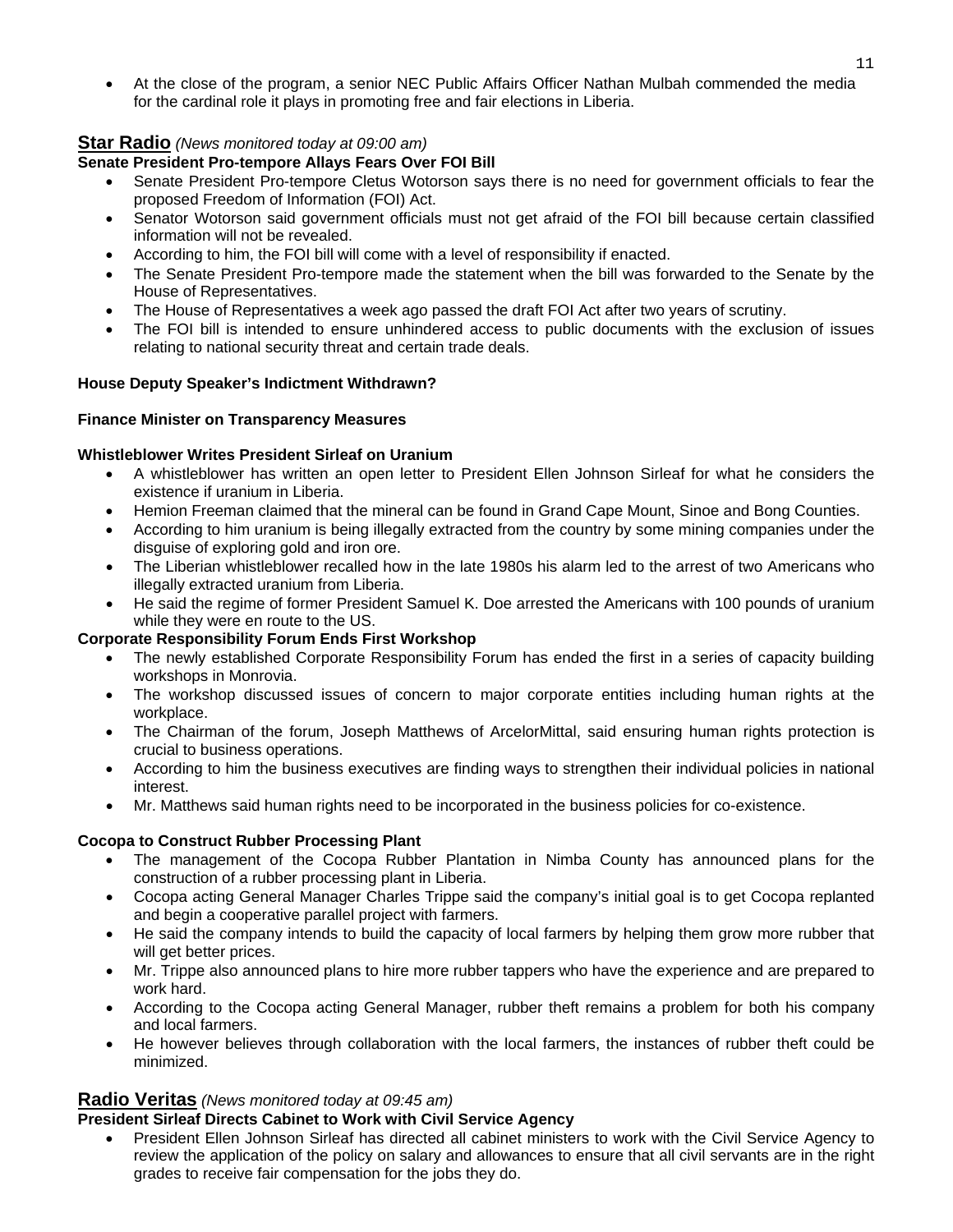- The President instructed the ministers at a special cabinet meeting in Monrovia when the Director General of the Civil Service Agency Dr. William Allan made a presentation on basic salary and allowance consolidation.
- According to Cabinet Director Momo Rogers, the President called on the ministers not to dodge the hard decisions of making the necessary adjustments so that fairness and equity can exist at all levels in the pay grades of government employees.
- President Sirleaf said government is focused on how to ensure transparency, fairness and equity in pay and benefits across the civil service.

#### **Vice President Boakai Launches the Completion of New Health Ministry**

#### **NPA to Sign MOU with Port of Georgia**

- The National Port Authority (NPA) is to shortly sign a Memorandum of Understanding (MOU) with the Port of Georgia, USA.
- Speaking at the third quarterly gathering of businesses in Liberia, the Managing Director of the NPA, Ms. Matilda Parker said the agreement will provide avenue for resource exchanges between personnel of the two ports.
- She said some universities have already expressed interest to train staff of the NPA.
- Ms. Parker also noted that despite the infrastructural development at the port the challenges are still enormous.

#### **PUL Ends Media Roundtable, Adopts New Code of Conduct**

#### **Traditional Leaders want July 31 Set Aside as National Holiday**

- The leadership of the National Traditional Council of Liberia (NTCL) has proposed that July 31 each year be observed as a working holiday in Liberia.
- Speaking during the weekend, the head of the NTCL, Chief Zanzan Karwar said the day should be set aside because it is a day that Liberia regained its traditional respect and dignity.
- Chief Karwar said Liberians must take their tradition seriously noting that any country without a tradition cannot make progress.
- He spoke during a parade of traditional leaders during the weekend aimed at reflecting on the rich cultural heritage of the country.
- The match was organized by the NTCL and funded by the Cellcom GSM Company.

# **International Clips on Liberia**

#### **Liberian VP Boakai receives Nigerian investors APA**

The Vice President of Liberia, Joseph N. Boakai, received an eight-member delegation from the Chicason Group of Companies of Nigeria on Monday at his Capitol Building office in Monrovia. According to Vice President Joseph Boakai, Liberians are appreciative of the critical interventions Nigeria made in the country during its dark days; hence investors from Nigeria would always be welcomed. Vice President Boakai recalled the lead role Nigeria played in the West African Peace Monitoring Group (ECOMOG) operation in Liberia in 1990, as well as the ECOMIL operation that preceded the deployment of the 15,000 strong United Nations Peacekeeping force in Liberia in 2003. Vice President Boakai also observed that Nigerian airlines were the first to come to Liberia after the civil conflict subsided. Vice President Boakai also cited the recent Memorandum of Understanding reached by the Liberian and Nigerian Governments, under which Nigeria has deployed doctors and teachers in Liberia at the expense of the Nigerian Government.

#### **Naomi Campbell wants protection before war crime testimony http://timesofindia.indiatimes.com**

Supermodel Naomi Campbell has applied for banning media coverage surrounding her as she prepares to give testimony in the war crimes trial of former Liberian President Charles Taylor. Campbell is to appear in a court in The Hague on August 9 to answer questions about whether she was given a "blood diamond" by former Liberian dictator, Daily Mail online reported. Prosecutors believe her evidence could be relevant to Taylor's trial for war crimes during the 1990s civil war in neighbouring Sierra Leone in which tens of thousands died. He faces 11 charges relating to backing rebels in Sierra Leone, all of which he denies, including using child soldiers as young as ten to carry out massacres, murder and rape. But for Campbell's appearance at the Special Court for Sierra Leone,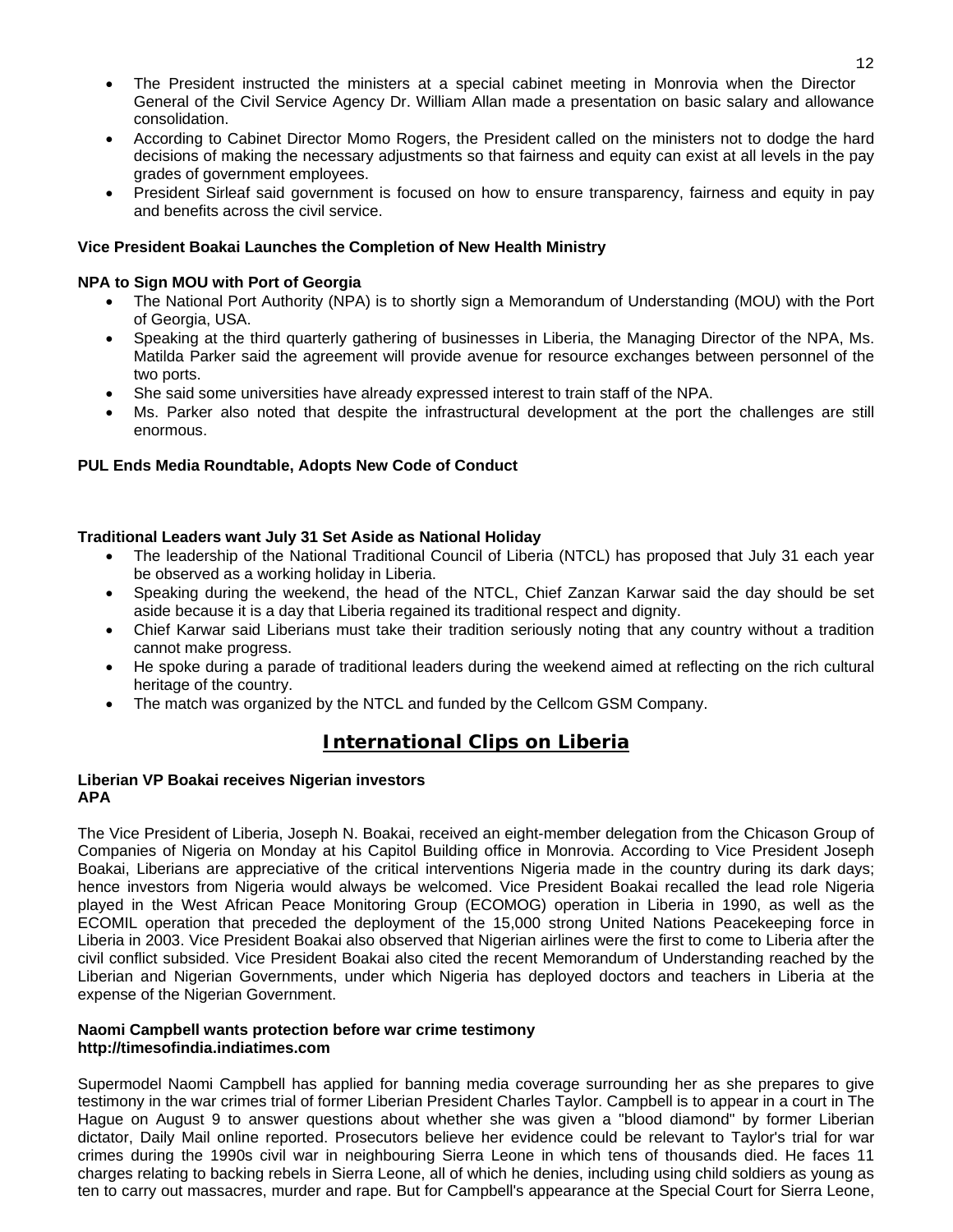in the Netherlands, her legal team have asked that she be given 'protective measures'. These could include a blanket ban on the disclosure of any information relating to the 40-year-old's appearance, except what is revealed in public testimony, and a ban on the media filming or following her. Such measures are usually reserved for those whose identity cannot be revealed for reasons of national security.

#### **Trip to Liberia leaves Duquesne students stunned, hopeful www.pittsburghlive.com**

Those who think the American health care system is in crisis may want to spend some time with Olivia Hess and Kayla Breindel. On a recent trip to Liberia, the Duquesne University graduate students said, they watched helplessly as a man died in a hospital where workers deal constantly with broken or missing equipment. "We are so lucky to have the health care system we do," said Breindel, 23, of Weedville in Elk County. Breindel and Hess, 23, of Sarver in Butler County, were two of five physician assistant students who traveled to the Liberian capital of Monrovia for two weeks in July and treated patients in ELWA Hospital and other medical facilities. The group which included Amanda Candelmo of Monaca in Beaver County; Michael Lynn of Scott; and Laura Berkebile of Johnstown — was led by Mark Freeman, assistant professor of the university's physician assistant program. Liberia was ravaged by two civil wars, in 1989 and 1999 that decimated the nation's economy. Many of the country's 3.5 million people live in abject poverty. The students spent time at the Monrovia hospital and traveled on bumpy dirt roads to orphanages and an ambulatory clinic set in the countryside.

#### **Sir Bobby Robson's son Paul gives fans' tribute shirts to football kids in Liberia www.mirror.co.uk**

On a dusty makeshift pitch in the slums of Liberia, the faces of some of the world's poorest youngsters light up as they are each handed a very special football shirt. As they run off with a ball at their feet, Sir Bobby Robson's son Paul looks on from the sidelines with tears in his eyes. The shirts he has just handed out are some of the thousands of Newcastle United tops left at St James' Park by fans paying tribute to England's most popular manager. This weekend, on the first anniversary of Sir Bobby's death, Paul tells how his family are giving the shirts to African children to continue his father's legacy. And in a moving interview, Paul opens his heart for the first time over the loss of a "perfect dad". "To the world he was Sir Bobby the football manager and, of course, soccer was his life," Paul says. "But to me he was my dad, my friend and my inspiration. My warmest memories are of him standing at the side of the school field with other dads cheering me on while I played rugby.

# **International Clips on West Africa**

#### **Guinea**

#### **Guinea Presidential Candidate Diallo Plans Mining Deal Review if Elected www.bloomberg.com**

**Guinea** presidential candidate Cellou Dalein Diallo, who got the most votes in the first round of voting in June, plans a review of mining deals made in the West African nation if he wins a second ballot. Diallo would review the agreements "to make sure that the interests of Guinea were defended," the candidate told reporters in the capital, Conakry, yesterday. He declined to give further details. Guinea, the world's biggest bauxite producer, began reviewing mining deals in late 2008, Mines Minister Mahmoud Thiam said June 24. Companies including United Co. Rusal, the world's largest aluminum producer, and AngloGold Ashanti Ltd., Africa's biggest gold producer, operate in the country. Former Prime Minister Diallo, who received 43.7 percent of votes in the June 27 first round, will face Alpha Conde, who received 18.3 percent, in a run-off election. No date has been set, though Diallo said the vote could be Aug. 22 "at the latest."

#### **Guinea ex-PM backs underdog in presidential run-off Reuters**

Guinea's former Prime Minister Lansana Kouyate has thrown his support behind underdog presidential candidate Alpha Conde heading into a run-off vote, sources in Kouyate's party told Reuters on Monday. The move is unlikely to bring Conde the votes required to beat favourite Cellou Dallein Diallo, who came first in the initial round of elections in June and has formed powerful alliances since, but it could position Kouyate for a leadership role in the bauxite exporting nation's new government. "We expect Kouyate to take the head of this alliance and in the case of a win in the legislative polls, we expect he would take the presidency of the national assembly," one of the sources said on condition of anonymity. Guinea's election is seen as its best chance at drawing a line under decades of authoritarian rule since independence from France in 1958, and could help cement fragile gains in stability in a region rocked by three civil wars in a decade. Diallou, who took nearly 44 percent of the vote in first round elections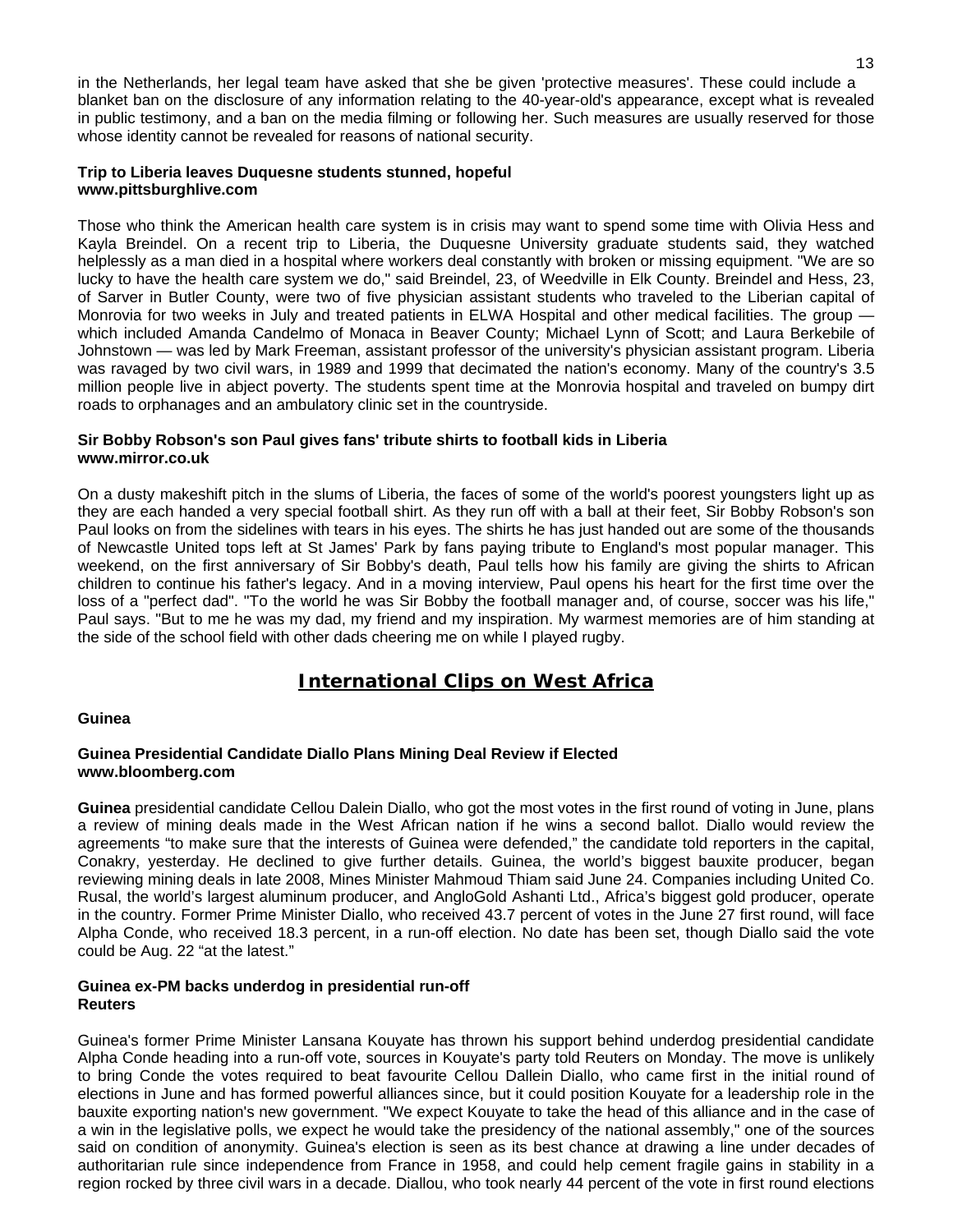held in June, will face second-place finisher Conde, with 18.25 percent in the first round, in run-off elections expected later this month.

#### **Guinea must review mining deals, Diallo says Reuters**

Guinea must review billions of dollars worth of mining deals signed since a coup in 2008 to make sure the West African state is getting its fair share of revenue, election front-runner Cellou Dallein Diallo said. Contracts signed by multinationals such as Rio Tinto, Vale, and Chalco should be reviewed fairly, in a way that encourages foreign investment vital for the country's development, he said. "We will do things in a calm manner. And if we find Guinea has been taken advantage of we will open talks with our partners," UFDG party head Diallo told Reuters late on Saturday. "We must protect (investors) because we need them to create employment, to create wealth in the country. These investors should be encouraged, protected and reassured by a government that does not discriminate but which is transparent and fair." Guinea's election is seen as its best chance at drawing a line under decades of authoritarian rule since independence from France in 1958, and could help cement fragile gains in stability in a region rocked by three civil wars in a decade.

#### **Guinea hopeful Rio deal will speed iron ore project Reuters**

A deal between Rio Tinto and Aluminum Corp of China Ltd could speed up development of Guinea's Simandou iron ore deposits, but the government of the West African state has not yet approved it, Mines Minister Mahmoud Thiam told Reuters. Aluminum Corp of China, known as Chalco (2600.HK: Quote), signed a \$1.35 billion deal with Australia-based Rio last week for the project, which Rio claims is the world's largest undeveloped deposit of iron ore. It is one of a flurry of mining deals in Guinea signed in recent months and comes in the midst of elections that, if smooth, could end a political crisis there since a 2008 coup put the country in the hands of a military junta. Guinea is already the world's top supplier of aluminium ore bauxite, but is eager to diversify. "Anything that will advance the development of Simandou is good for Guinea and this accord, if finalised, has the potential to do that," Thiam said in an interview late on Friday. He said, however, Guinea's government was waiting for paperwork from both Rio and Chalco before deciding whether the joint-venture deal is legal.

#### **Ivory Coast**

#### **Ivory Coast to triple gold output by 2015 Reuters**

Ivory Coast will triple gold output by 2015 to about 20 tonnes per year as three new mines start up, including Randgold Resources' (RRS.L: Quote) Tongon development, a government official told Reuters. The West African state, the world's top cocoa grower and a modest producer of oil, is eager to diversify its economy in part by developing its mining sector which now makes up just 1 percent of gross domestic product. "From here to 2015, production of gold in Ivory Coast will be at least 20 tonnes per year because of the new mines," Mbe Adou, general director of mines and geology said in an interview late on Friday on the sidelines of an industry conference. "Today, the ambition of Ivory Coast is to ensure our minerals extraction sector has an impact on the national economy," he said.

#### **Sierra Leone**

## **Sierra Leone needs 89 million dollars for elections Xinhua**

The Sierra Leonean National Electoral Commission (NEC) has asked for 89 million U.S. dollars to organize general and municipal elections in 2012. The Chief Electoral Commissioner, Christiana Thorpe, told the media on Friday that both the government and its development partners "are expected to contribute 50 percent of the required budget to ensure a free, credible and transparent election process." The contract of the commissioner was recently approved by the parliament for a further five years.

**\$2 Million Contract to Terra Energy & Resource Technologies, Inc. for a Country-wide Natural Resource Survey of Sierra Leone http://www.marketwatch.com**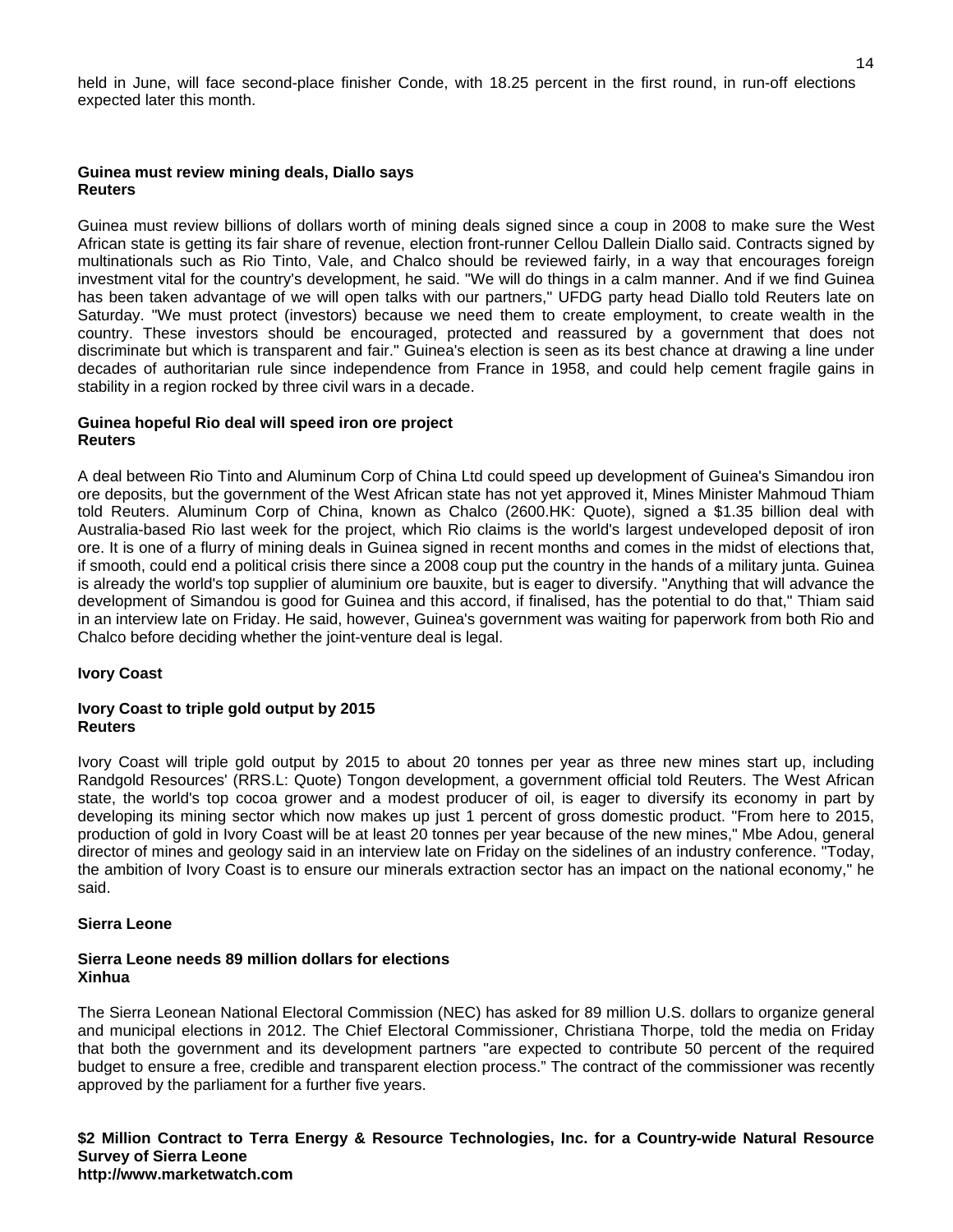Terra Energy & Resource Technologies, Inc. /quotes/comstock/11k!tegr (TEGR 0.06, 0.00, 0.00%) , a natural resource exploration technology company, signed a services contract with the Ministry of Mineral Resources of the Government of Sierra Leone for the application of its satellite-based STeP(R) technology to survey the country of Sierra Leone for various natural resources. The contract sets forth a two stage delivery of the results with a \$600,000 advance payment, followed by two equal progress payments over nine months. The agreement was signed by Hon. Alhaji Alpha Kanu, the Minister of Mineral Resources of Sierra Leone. As part of the agreement, Terra is expected to post a performance bond and secure an advance payment guarantee related to the delivery of phase one of the two-phase report.

#### **Darfur disaster: 3 Sierra Leonean peacekeepers killed in accident www.cocorioko.net**

COCORIOKO has now confirmed that three army personnel of the Republic of Sierra Leone Armed Forces (RSLAF ) serving on UNAMID ( the African Union/United Nations Hybrid operation in Darfur), Sudan, lost their lives yesterday in a road accident at Nyala, the capital of South Darfur state in the western part of the Sudan. Three others were severely injured and are in intensive care. According to reports received by COCORIOKO, the soldiers were part of a unit assigned to provide armed security escort to the UNAMID Deputy Joint Special Representative (DJSR), Mr Mohamed Yunis from Nyala International Airport to Sector South of Nyala and the KALMA IDP Camp, where he was visiting. The unit was under the command of SL 1247 Lt. S.M.Lebbie of the RSLAF. At an intersection leading to the UNAMID Headquarters at Sector South, a big truck collided with the lead escort vehicle carrying the Sierra Leonean peacekeepers. The following officers were killed: Lt SM Lebbie SL 1247 –RSLAF-FRU; RSLAF/18166941 Sgt E. Koroma and RSLAF/18177897 L/C A. Bangura – FRU. The three officers critically injured and in intensive care are RSLAF/18170284 L/C Marah B- FRU, RSLAF/18171947 L/C Bangura A – 5Bde and RSLAF/18181242 L/C Momoh G – FRU.

#### **Sierra Leone overhauls educational system www.bbz-hss-shanghai.com**

Sierra Leone has announce a radical overhaul of its educational system based on recommendations of a five-man commission of inquiry set up in May last year. In a white paper issued here on Friday, the Sierra Leonean Government said it was phasing out the two shift system and implementing an 8 a.m. to 2:30 p.m. shift system. It ban private lessons by teachers on school premises and instituted a performance contract for head teachers in primary schools as well as principals of secondary schools. It also ban cultism in schools and universities, implemented dress code for pupils and teachers, and restructure the previous six years primary, three years for junior secondary schools, another three years for senior schools and four years for university. According to the Education Minister, Dr. Minkailu Bah, the five-man commission was set up as a result of the poor performance of pupils in two public examinations, namely the basic education certificate exams and the West African senior school certificate exams in 2008, when more than 90 percent of students failed.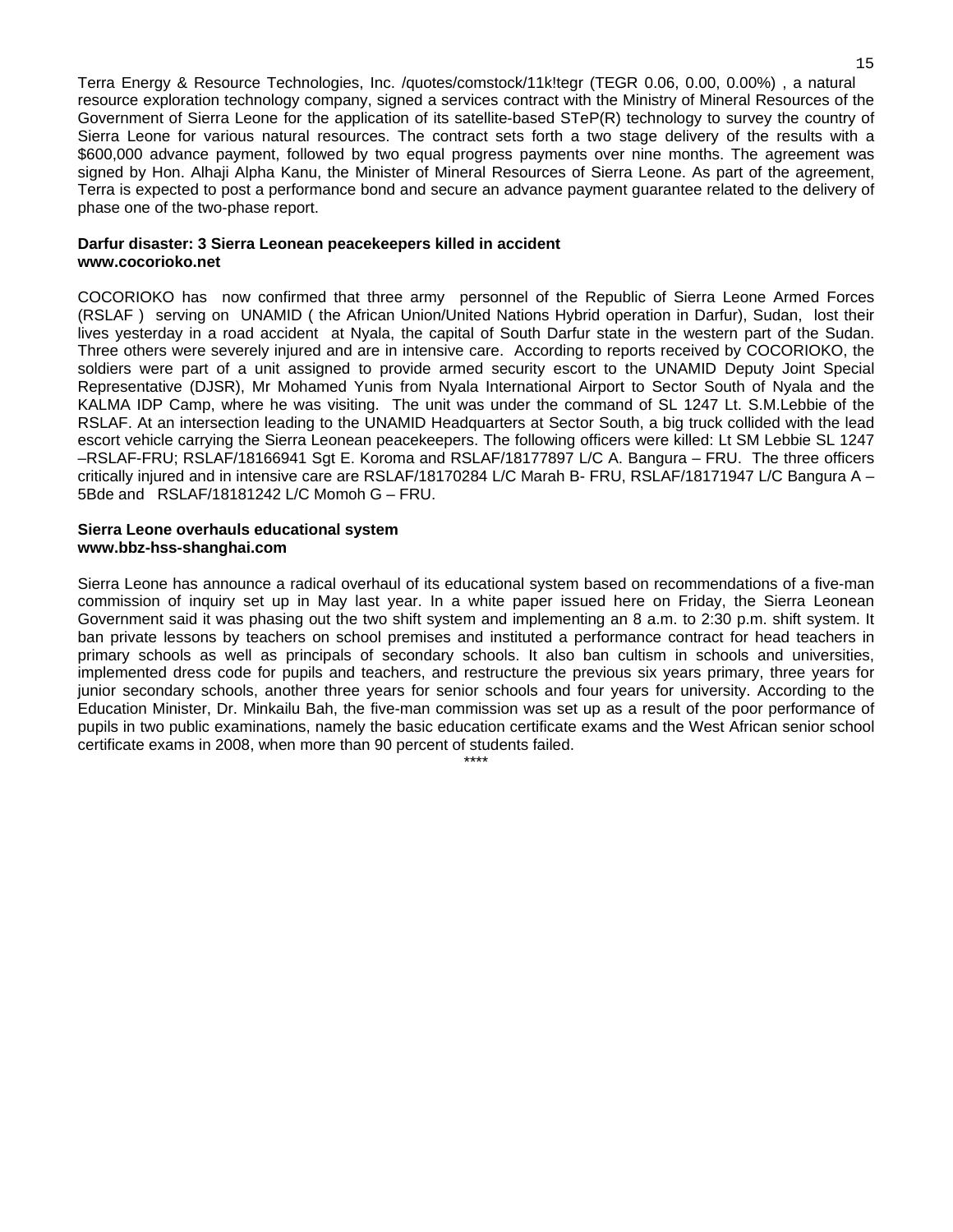# Radio Netherlands Worldwide

Tuesday, 3 August 2010

## **Rwanda tribunal sentences former governor to 25 years**

## By [Julia Romasevych](http://www.rnw.nl/international-justice/users/julia-romasevych)



## *Arusha, Tanzania*

([Photo: Interpol](http://www.interpol.int/public/icpo/pressreleases/pr2007/pr200750.asp))

Dominique Ntawukuriryayo of genocide The judges acquitted the former deputy The International Criminal Tribunal for Rwanda (ICTR) today convicted and sentenced him to 25 years in prison. governor of complicity in genocide and direct and public incitement to commit genocide.

[Ntawukuriryayo](http://www.unictr.org/tabid/128/Default.aspx?id=8&mnid=2), 68, was deputy governor - or sub-prefect - of the Gisagara préfecture during the Rwandan genocide of 1994. An estimated 800,000 Tutsis and moderate Hutus were killed in the hundred day massacre.

ICTR prosecutor Hassan Jallow had sought a life sentence for Ntawukuriryayo for aiding and co-ordinating the killing of up to 25,000 Tutsis at Kabuye Hill in Gisagara. He was [charged](http://www.unictr.org/Portals/0/Case/English/Ntawukulilyayo/indictment/ntawukuriryayo-e.pdf) with genocide, complicity in genocide and direct and public incitement to commit genocide in 2005.

Between April 20th and 23rd 1994, hundreds of thousands of Tutsis and their families sought refuge at Gisagara market. The [ICTR](http://www.unictr.org/Home/tabid/36/Default.aspx) judges found that Ntawukuriryayo promised the refugees that they would be fed and protected at nearby Kabuye Hill, prompting them to go there. However, later that day, Ntawukuriryayo transported soldiers to Kabuye and they joined other assailants in an extensive attack which left an estimated 25,000 Tutsis dead.

Ntawukuriryayo fled to France in 1999 where he lived until his arrest in Carcassone on October 16th, 2005. Eight months later he was transferred to the detention centre of the ICTR in Arusha, Tanzania.

The former deputy governor pleaded not guilty to all charges against him when he made his first appearance before the court in June 2008. Ntawukuriryayo is the third fugitive to be apprehended in France.

#### **ICTR**

Since its establishment in 1994, the ICTR has completed 51 cases and acquitted eight people. It has convicted and sentenced former government officials, military officials, militiamen, priests, radio broadcasters and intellectuals from the former extremist Hutu regime for their role in the genocide.

Twenty-three cases are still in progress and three other trials will start in the coming months.

Ten suspects are still at large, including the genocide's alleged main financier Felicien Kabuga who is believed to be hiding in Kenya.

The court is scheduled to close at the end of 2012 but no decision has yet been taken on what will happen with any remaining suspects when it does. Initial plans to transfer the cases to Kigali were dropped because of concerns that the suspects would not receive a fair trial in Rwanda.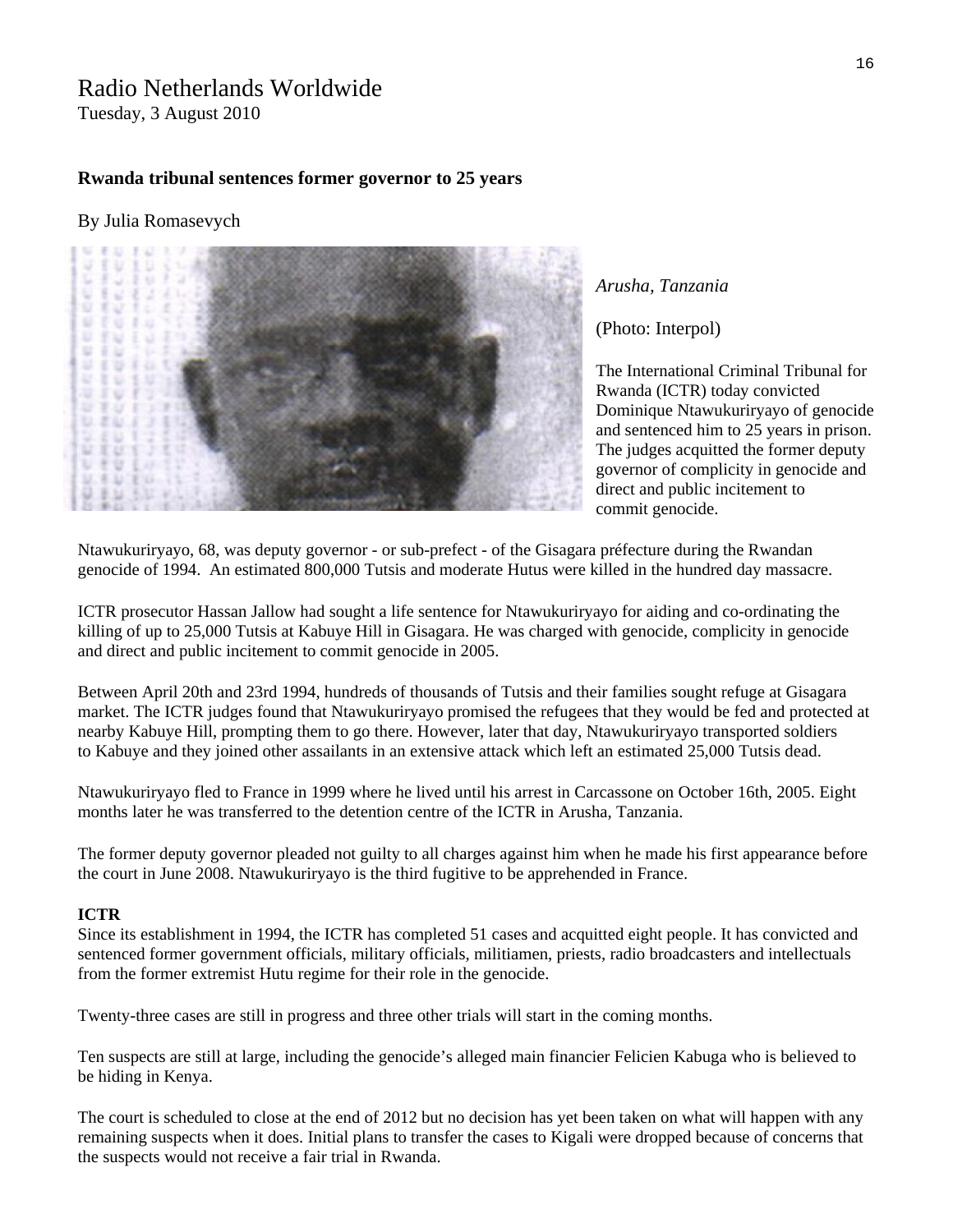# Mb.Com Tuesday, 3 August 2010 http://www.mb.com.ph/articles/270469/the-truth-commission

# **The Truth Commission**

# By DR. FLORANGEL ROSARIO BRAID

Executive Order No.1 mandates the Commission to "put a closure" to cases of corruption by filing "appropriate cases against those involved, if warranted, and to render a comprehensive final report on or before December 31, 2012. It shall primarily seek and find the truth, and toward this end, investigate reports of graft and corruption of such scale and magnitude that shock and offend the moral and ethical sensibilities of the people." The cases are those perpetrated by public officials and accomplices, including those in the private sector.

It is explicit enough but not for critics who say that it has no muscle as it cannot prosecute, and has no power to summon witnesses. But DoJ Secretary De Lima argues that like other quasi-judicial bodies, the TC can subpoena witnesses.

Which is also what is within the power of the 30 or so Truth Commissions that have been set up by governments in Uganda, Bolivia, Argentina, Uruguay, Zimbabwe, Nepal, Chile, Chad, Germany, El Salvador, Rwanda, Sri Lanka, Haiti, Burundi, South Africa, Ecuador, Nigeria, Guatemala, Peru, Panama, Yugoslavia, East Timor, Sierra Leone, Ghana, and the Philippines in 1986. The goal was to establish what happened in the past, examine patterns of abuses, and recommend measures for the rebuilding of society.

Normally, commissions do not have power to prosecute. In the early years (the 70's), they were set up as a response to human rights violations (killings, tortures, disappearances) after the end of a civil war or political unrest. Unlike court proceeding, the commission hearings are not adversarial. There was then little public testimony due to fear of retribution. Subsequently, more public hearings were held, rendering the commission greater public legitimacy. My information primarily comes from the analysis by Erich Brahm (2005) and colleagues posted on Internet, who provided historical antecedents - goals, and perceived "success or impact" and future prospects of Truth Commissions.

Why a Truth Commission? Unlike most of the 30 countries which primarily focused on human rights violations, our commission will limit itself to fact-finding on graft and corruption. Three others with TC's that have or will soon share a similar mandate are Kenya, Sierra Leone, and Liberia. Human rights groups in Kenya have clamored for the setting up of an independent truth and reconciliation commission that will, among others, try judges accused of corruption. Sierra Leone's Truth and Reconciliation Commission will address corruption, and Liberia's Truth and Reconciliation Commission released a report recommending sanctions against their popular President, Ellen Johnson Sirleaf for her reported support for warlord former President Charles Taylor during the 1980's.

Like other countries undergoing a transition from a governance that had much to account for in terms of transparency and accountability, we need to ferret out the truth, heal our trauma, so that we can move forward. This would mean removal of so-called "enclaves of authoritarian power," whether found in executive orders, patterns of impunity, and replace them with democratic alternatives. This means identifying "institutional failures – whether in judicial systems, procurement systems, the military or police forces." According to the mandates of other Truth commissions, this means "facilitating democratic consolidation, constructing a human rights culture, and re-building of trust." The outcomes could then provide a "pressure point" around which our civil society sectors can advocate for change – change in our legal system by promoting "restorative justice," coming up with new measures of civil liberties – rule of law, protection of freedom of expression.